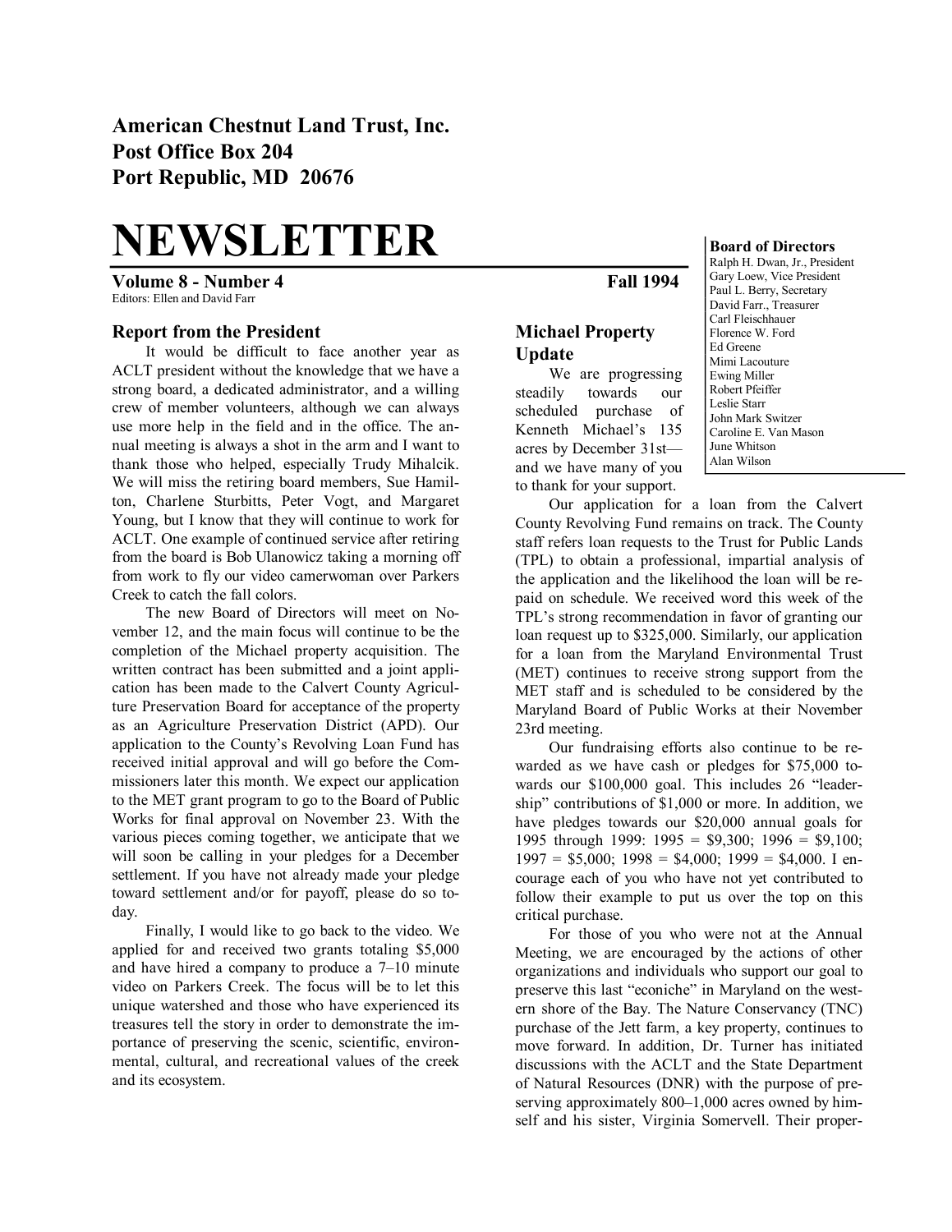ties wrap around the Michael property on the north and west and extend to Parkers Creek. Their intent is to sell approximately 100 acres bordering Plum Point Road to Calvert County for the Community College and to preserve the balance through an environmental lease. The DNR staff will develop a proposal for their consideration.

As is often the case for local land trusts, we have been able to exploit our small size and flexibility to protect a property that is key to protecting a signifi cantly larger resource. We still need \$25,000 to reach our \$100,000 goal. Now is the time to put us over the top.

—Gary Loew

## **DNR to Protect Warrior's Rest**

Program Open Space, the land acquisition agency for the Department of Natural Resources, is in the process of finalizing the public acquisition of the Jett Property, one of the most important and signifi cant properties which make up the Parkers Creek natural area. Through the efforts of The Nature Con servancy, acting as Agent and Negotiator for the State of Maryland, a deal was reached with the heirs of Dr. Jett, concluding five years of efforts to permanently protect the property.

The DNR and the Conservancy have sought per manent protection for Parkers Creek for the protection of the many endangered species which live on the site and its uniquely pristine marshes, swamps and cliffs. Almost a mile of bay front property, some of which was threatened by an established subdivision, is included in the purchase. The area will be managed for habitat protection and research.

The land will be acquired with the Heritage Con servation Fund, a special allotment of Program Open Space monies set aside specifically for the protection of threatened and endangered species habitat and sig nificant natural areas. Program Open Space was initi ated in 1969 and is funded though a property transfer tax that links the rate of open space development to the rate of development

> —Jonathan McKnight, Special Projects Officer Environmentals Project, Program Open Space

[*Editor's Note: The ACLT Board of Directors ap plauds the diligence of the representatives of the Jett family, The Nature Conservancy, and Program Open Space for this successful ef ort.*]



#### **New Board Members for 1994/1995**

Five new members were elected at the annual meeting to serve on ACLT's Board of Directors during the coming year, and Caroline Van Mason, a charter member and board member since 1986, was reelected. These members represent a variety of interests, as in dicated in their biographies.

*Mimi Lacouture* is a recent member of ACLT, but already a sustaining member and a strong sup porter who became interested when the land trust be gan serious efforts to preserve the area to the north of Parkers Creek. Mimi has been a resident of Calvert County for ten years and lives south of Dares Beach Road near Dares Beach. She has had a publishing business in Prince Frederick and is currently focusing on publishing a children's environmental magazine, *Tarkin Adventures*. Her community service has in cluded the Calvert County Environmental Commission and the board of Alternatives for Youth. Mimi will make a significant contribution by representing ACLT in the area north of the creek.

*Gary Loew* needs little introduction to ACLT members. A charter member, he served on the board and as treasurer of the corporation from 1986 through 1991. In the past year he has worked effectively as the cochair of the Land Acquisition/Preservation Com mittee, concentrating on the Michael purchase. Al though Gary and his family live in Dunkirk, he owns property in Scientists' Cliffs.

*Ewing Miller* is a sustaining member of ACLT and resident of Washington, DC, and Scientists' Cliffs. A professional architect, now retired, his work took him to London, Philadelphia, and Indiana before moving to Washington, DC, in 1987. Large-scale planning was often part of his work, including plan ning for recreation, parks, trails, cabins, land use, and land protections. His professional experience will add strength to the ACLT board.

*Robert Pfeiffer* is a charter member of ACLT and county resident living near the land trust's prop erty on Scientists' Cliffs Road. Bob is an aquatic bi ologists with experience in education and manage ment. He taught biology in the Calvert County Public schools, owned and operated his own construction business, and recently served as the Program Manager of a small environmental foundation in Washington, DC. He is currently the Director of Weatherization and Energy Assistance for Prince George's County. Over the years Bob has worked with ACLT committees and has helped with numerous projects.

*Alan Wilson* is a sustaining member of ACLT with residences in both Washington, DC, and Scien tists' Cliffs. Alan is now an independent consultant in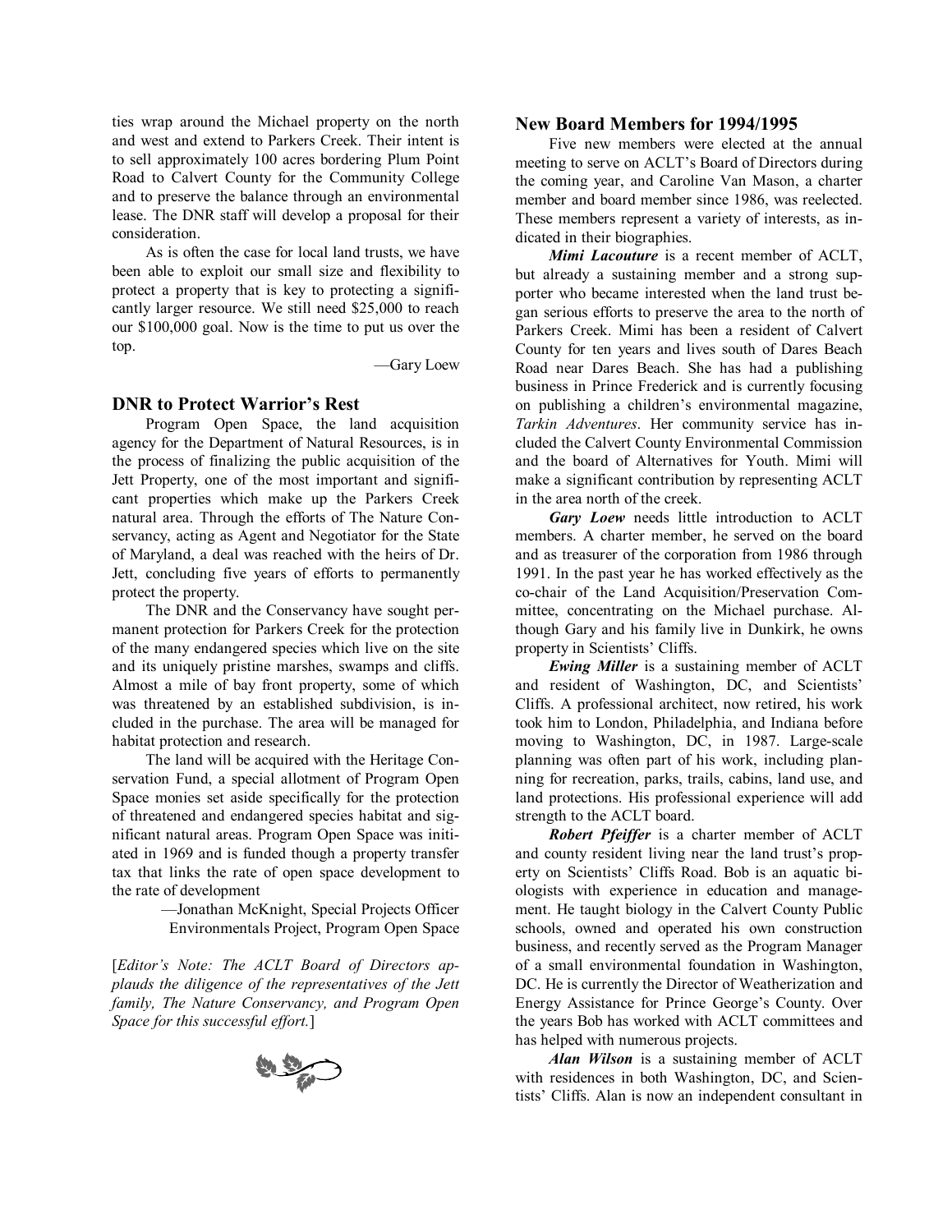information technology application in the federal gov ernment, after having retired from a twenty-six year career with IBM. He has been on the ACLT member ship committee for the past two years. His concern about land management and conservancy in Calvert County, and his interest in ACLT's outreach programs will benefit the land trust.

—Paul L. Berry

### **Trail System Plans Near Completion**

After the fall land management committee meet ing on September 17, a small subcommittee stayed to finalize plans for the trail system revival, which will ultimately include assigning trail and loop names, blazing all the trails, and reprinting the map and trail guide. I think we have arrived at a system which addresses many concerns. There will still be colored trail loops so that visitors can choose a color to follow without becoming confused. The loops will consist of separate trails whose names reflect natural features or pay homage to local family names. We hope to be able to offer a trail guide printed in color which should simplify understanding of the map. It is possible that a small donation will be requested to help defray the printing costs of such guides, as is done in many other hiking areas.

There will be three large loops on the original tract west of Scientists' Cliffs Road, all beginning at the main entrance, and one loop on the so-called east tract just south of East View Farm. The main trails on the west tract can already be regarded as two concen tric loops, the outer one of which is mostly low-lying and follows streams, and the inner one consisting of two ridge trails. We have designated the outer loop as the *Stream Loop*, to be blazed yellow, with the *Flint Trail* (now blue) on its westernmost edge and the *Swamp Trail* (already yellow) on the east. The inner loop is the *Ridge Loop*, blazed red, with the *Bloodroot Trail* to the west and *Gravatt Lane* to the east. Also starting at the main entrance is *the Laurel Loop*, which goes west from the tobacco fields through the laurels and ends up behind the Pfeiffer property. From there one can go out to Scientists' Cliffs Road via the boundary trail, which climbs up and down a ravine, or by following the Pfeiffer driveway. Persons using the driveway should remember that they are walking across private property and be considerate of the resi dents who generously permit this privilege. Efforts will be made in the future to link the trail with the footpath recently created on the site of Old Bayside Road, which presently starts just north of Pfeiffer's at the small parking area across from East View Farm and permits a pedestrian bypass of Scientists' Cliffs

Road by cutting through the woods to just south of the main entrance's tobacco fields.

The loop on the east tract will be called the *Eas*t *Loop* and is made up of several trails. Beginning at the oak tree next to the East View Farm driveway one fol lows the *Old Range Trail* to the new *Turkey Trail*, which crosses a lovely hilltop and goes downhill to intersect the *Steve Easter Trail*. The loop, which will be blazed green, continues west on the *Steve Easter Trail*, northwest on the *Switzer Trail*, and meets the *Matteson Trail*, another new trail created to eliminate the need for hikers to walk along Scientists' Cliffs Road. The *Matteson Trail* is just a footpath in some places, and at the top of a ravine crosses a corner of the Boesz's property, so again please be mindful of the resident's privacy. Eventually a bridge will be built across the ravine to keep the trail on ACLT property. By following the *Matteson Trail* through the woods south of Scientists' Cliffs Road you end up in the holly grove adjacent to the *Old Range Trail* just a few feet from where you started.

Weather permitting, blazing of the trails will take place this winter and be done in time for spring visits to the ACLT. Once all the trails are in place the map can be finalized and produced. We would ultimately like to create an extensive trail guide containing every thing anyone knows about the land, but this is begin ning to look like a project for the millennium.

Thanks to all who made suggestions and criti cisms, and special thanks to Carl Fleishhauer and Mac Fried whose time and expertise provided the final im petus to create this revised trail system.

—Leslie Starr

## **Canoe Trip**

Selection of October 1 as the day for a first group canoe excursion on Parkers Creek for members and guests of the land trust was a stroke of genius. The weather was perfect—neither hot nor cold, no wind to make "rounding the bar" where the creek meets the Bay a problem, no insects to combat, and finally water a temperature that would have been tolerable had someone been unlucky enough to go overboard (none did!).

Thanks to the cooperation of the Calvert Marine Museum, the land trust was able to borrow canoes which were made available to participants at the launch site. Vivian Marsh, our efficient and effective trip coordinator insured that safety precautions were observed, and he was able to pair up more experienced paddlers with rank amateurs (those never before in a canoe). The canoes remained a flotilla on the way up the creek so that experts who understood the plants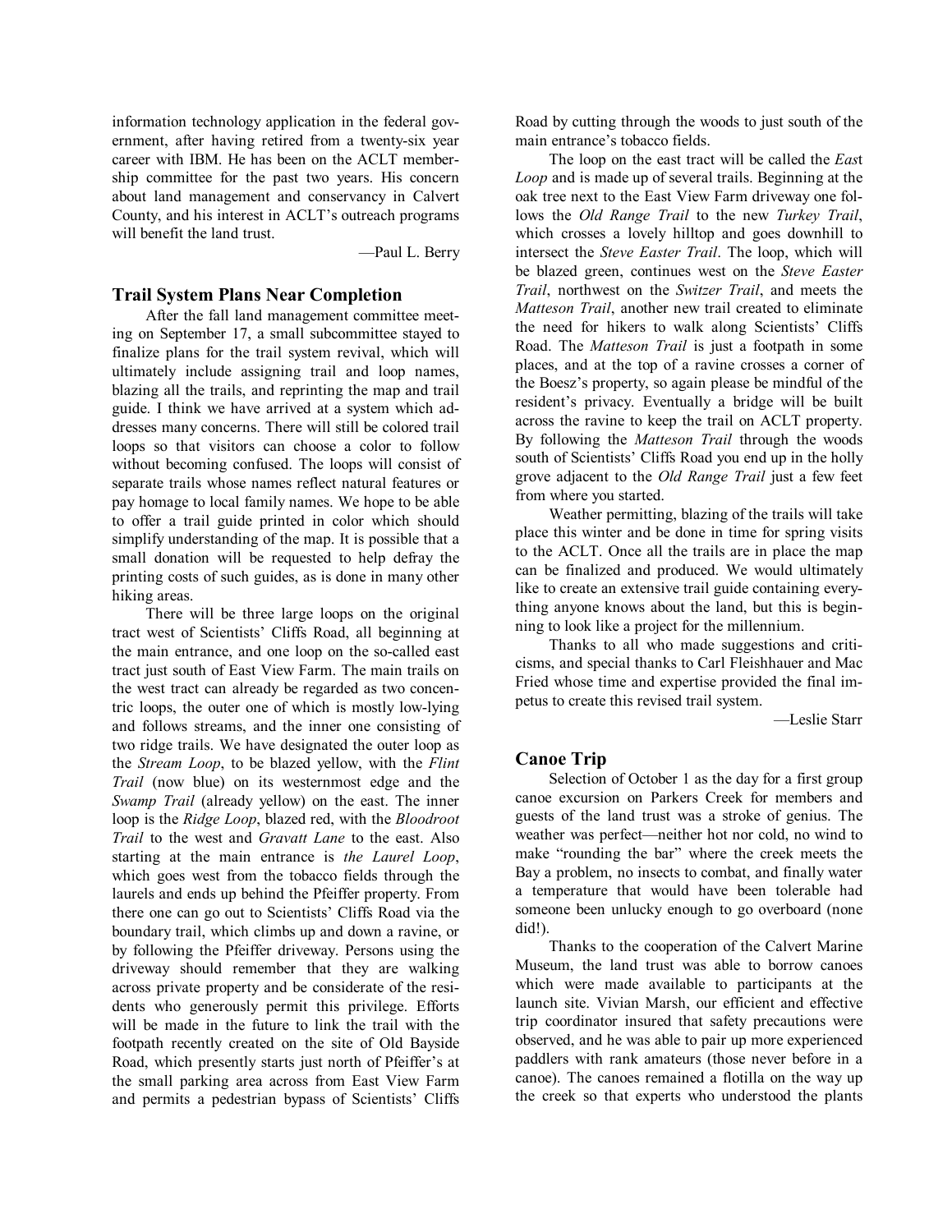and animals of the area were able to identify for every one some of the special features easily missed.

Peter Vogt explained the transition from briny vegetation at the mouth to fresh water plants at the site of the old Prince Frederick Road where we turned. Peg Niland identified across the reeds a number of smaller streams entering Parkers Creek through the expanded wetland area. Steve Bunker identified eagles in a snag close to the Russell Property which is "our" frontage on the creek. Migrating birds were few, but Monarch butterflies en route to Mexico were sighted.

Cameras seemed to be standard equipment. Addi tionally a professional was engaged to provide some footage from which a video for educational and infor mational purposes can be developed.

At another season, flowers rather than seeds would be evident, and a different time of day brings different birds sighted. Trips will be planned for other seasons to take advantage of that diversity. However, experience indicates that no more than two trips should be planned for a day. These will be scheduled well in advance so that your plans can include this opportunity for an interesting, fun, even challenging experience in an area to whose preservation the land trust is committed.

—Caroline Van Mason

### **In Support of ACLT**

I want to close out my seven years as land trust Vice President by imploring each of you to be as gen erous as you can in support of ACLT land purchases. Whether you do it to save wild critters in general, or your furry favorites; to salvage a bit of our region's shrinking native biodiversity; to protect the Chesa peake's water quality through saving forested water shed; to save some of our rich but vanishing agricul tural or archeological heritage; to save roadside wooded or farmland scenery; to maintain land for commercial crop and saw timber production; or to set aside increasingly scarce outdoor recreation land for yourself and your descendants, who will live in an ever more crowded land. Or, as I do, for all of the above reasons.

When you make out that check to the ACLT, don't think of it as giving money away. Think of it as investing in something you care about, something tan gible with enduring value, something alive today, to morrow, and a thousand years from now, alive with myriads of creatures, an Alexandrian library that sci ence has scarcely begun to decipher. Think of the ac cidental discovery on ACLT land of a wildflower so rare we have the only known colony in the state. Had the ACLT not been created, the tiny colony, located in a prime building area, would have been bulldozed away without anyone having ever known about it. What would have been lost, in cash value? We don't yet know how to answer that. Think of what else might be out there, yet to be discovered, or perhaps yet to recolonize a place whence it was extirpated centu ries ago.

Think of the leveraging power your dollars have—in TDR sales, tax savings, and in convincing other families or organizations to contribute to this grand venture. Think of how developed the Mid Atlantic states are today, and how fast the region is growing, and then think of where our descendants a hundred years hence will still be able to go to take their children for a "walk in the woods" and get away from the sounds of eighteen wheelers, air conditioners, lawn mowers, power saws, and just for a while, other people.

Think back to the way the Bay country was when John Smith explored it 386 years ago this summer. Indian villages were scattered along the tidal rivers, but most of the land was, as Smith described the Cal vert cliffs shoreline, "extreame thicke of small wood so well as trees, and much frequented with Wolves, Beares, Deere, and other wild beasts." No such wil derness survives in our region. But, with hard work and generous contributions, we can still partially re store some of the land in the Parkers Creek watershed to what John Smith called "Plaine wildernes, as God first made it." To me restoration of a few square miles to something like a patch of the original wild America is the finest of the many good reasons to contribute money to land purchase. But the clock is ticking—we are running out of time and undeveloped land.

—Peter Vogt

## **Twenty Years Ago: Bill Gay,** the first latter-day "parker"?

Who can canoe Parkers Creek, explore its wooded watershed, or scan the dramatic bay front cliffs without wishing that all this could somehow be saved as a park? We can't know who first entertained the thought, but Bill Gay may have been the first to promote it. Fortunately he left a paper trail of his ef forts.<br>A veterinarian and biomedical researcher at NIH,

Dr. William Gay owned a summer cabin called "Time 'n Tide" in Scientists Cliffs from 1968 to 1982. Early in 1974 he had proposed the "Parkers Park" idea to The Nature Conservancy, which has championed it ever since. Bill corresponded with another Bill, the Conservancy's William F. Nickel, III, "Coordinator Chesapeake Bay Program." The two Bills even dis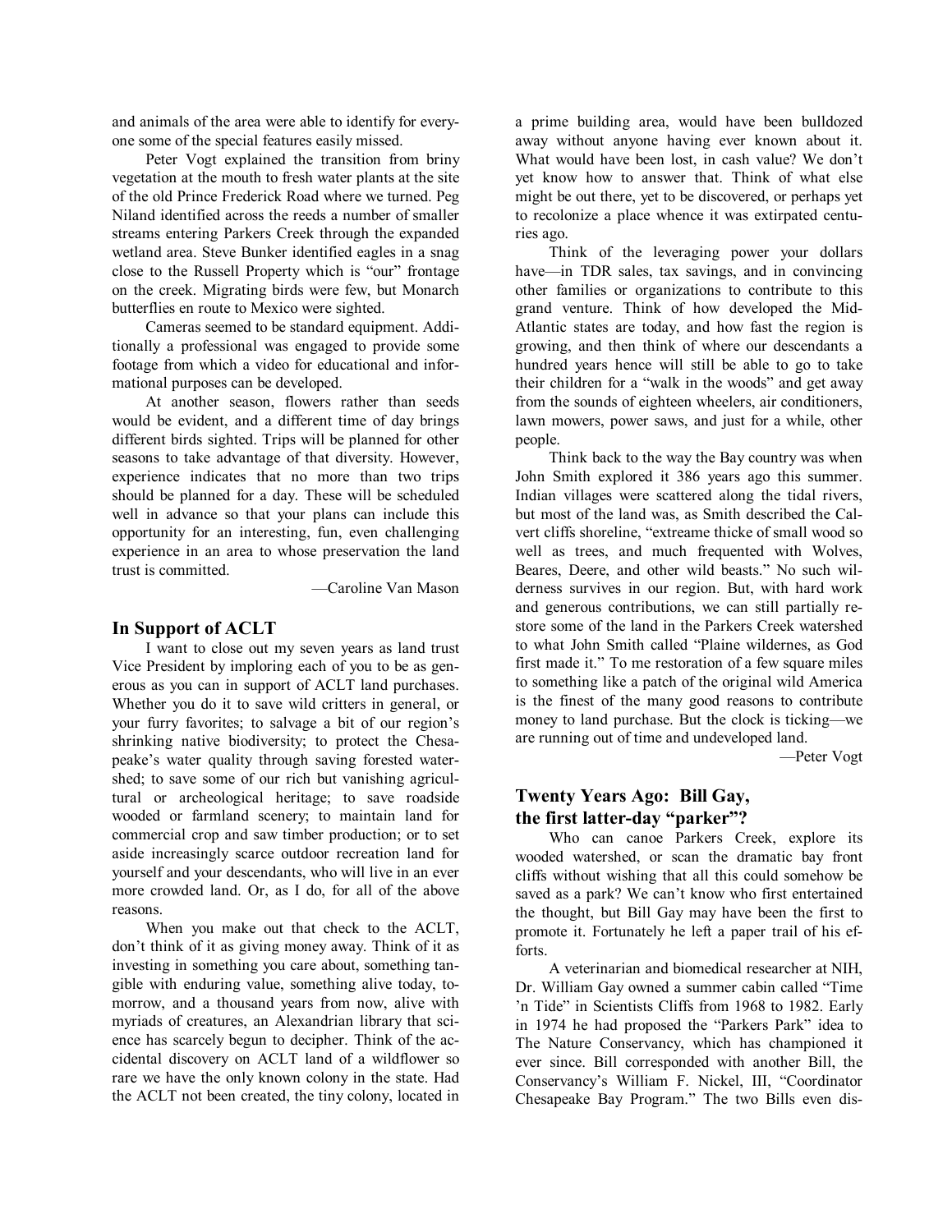cussed a Parkers Creek nature preserve over lunch at the Cosmos Club.

Prefiguring current efforts by the ACLT, Dr. Gay compiled lists of cognizant naturalists, as well as data on Parkers Creek landowners and their properties. Nickel asked Gay about "the status of other landown ers' thinking in the area and also some insight into your ... thoughts." In his reply dated 17 September 1974, Gay wrote that he has been "over considerable, but by no means all of this land." He offered to intro duce Nickel to people who could describe the "tremen dously rich animal and plant life here."

If 1974 didn't bring a park to the Parkers Creek watershed, at least it was a watershed year for County land use planning, then in its very infancy. Then Commissioner Bernie Fowler was leading the County into its first comprehensive planning effort, which resulted in the benchmark "Pleasant Peninsula Plan." Among the goals articulated in the PPP (and still touted today!) were the expansion of "public access to major water bodies by the acquisition of waterfront land for ... parks," to "encourage reforestation and tree farming" and "maintain the rural nature of the County, and provide wildlife habitats" and to conserve "unique scenic vistas, areas of botanical or zoological value, special geologic features, and areas of archeo logical significance." Another objective, to "encourage new residential developments to locate in existing population centers (villages) to avoid urban sprawl" anticipated the subsequent creation of "town centers" but, as the last two decades have shown, did precious little to curb sprawl development.

Bill Gay promoted Parkers Creek not only with TNC, but also with the PPP Land Use Committee. In a letter (30 April 1974) to committee member Barbara Hinshaw, Bill advanced Charles County's "Myrtle Grove" and the Ithaca (New York) "Sapsucker Woods" wildlife refuges as potential models for Park ers Creek. While impressed with Sapsucker Woods bird refuge, Gay considered it to have "much less po tential than Parkers creek which is on the Bay, on a major US flyway, provides enormous sources of natu ral food and shelter for most bird species that could exist in North America. Also a large variety of fur bearing animals. With only modest management I feel sure Parkers Creek would be a model among wildlife refuges."

Today, twenty years later, Bill Gay still shares the same permanent residence in Bethesda with his wife Millicent. Parkers Creek is still not a nature park, with Bill's dream at once both alive and refractory. In the note she attached to her husband's Parkers Creek materials, mailed to me some weeks ago, Millicent Gay described Parkers Creek as "a beautiful natural area that should be preserved for land and water ani mals and birds and people to enjoy." Who could state ACLT goals any better?

Our favorite tidal creek got its current name from a third Bill—William Parker, an English Puritan to whom was "patented" 600 acres of what was then still wilderness along the cliffs north of the creek. That was in the early 1650's. Parker is a tradesman's name like Carpenter or Smith, and once meant "keeper of a park." So, centuries earlier still, an ancestor of Parkers Creek's namesake must have been a park steward somewhere in England. If Parkers Creek does become the wildlife refuge Gay envisaged, it will be managed by a new line of lower-case "parkers," among them ACLT volunteers. Bill Gay, who first seriously pro moted the concept, will be their spiritual ancestor.

—Peter Vogt

## **ACLT's 1994 Annual Meeting**

Encourage by a beautiful fall day, over one hun dred members and friends of ACLT attended the 1994 annual meeting on the morning of Saturday, October 15, at the St. John Vianney hall in Prince Frederick.

As the first order of business, President Ralph Dwan presented ACLT's 1994 Conservation Award to Karen H. Edgecombe for her work with the county's Environmental Commission; her work as general counsel of the Plum Point Environmental Land Trust, including that organization's efforts toward the crea tion of a county revolving loan fund for land trusts; and her more recent work with the Calvert Farmland Trust. The Edgecombe family—husband Glenn, daughters Emily and Lindsay, and Dr. Edgecombe's parents—were present at the awarding of the framed plaque, designed by Mitzi Poole.

ACLT's principal effort of the year involved the planned purchase of the Kenneth Michael farm located to the north of Parkers Creek. This required extraordi nary efforts on the part of the Land Acquisi tion/Preservation Committee, chaired by Gary Loew, and ACLT's administrator Peg Niland. Gary Loew presented a brief summary of the planned property acquisition, with slides to demonstrate its importance to ACLT's efforts to preserve the Parkers Creek water shed.

Six members were elected to the Board of Direc tors for the coming year. One incumbent member, Caroline Van Mason, returned to the board, while the following new members were elected: Mimi Lacou ture, Gary Loew, Ewing Miller, Robert Pfeiffer, and Alan Wilson. Outgoing board members who were thanked for their service and presented with mounted